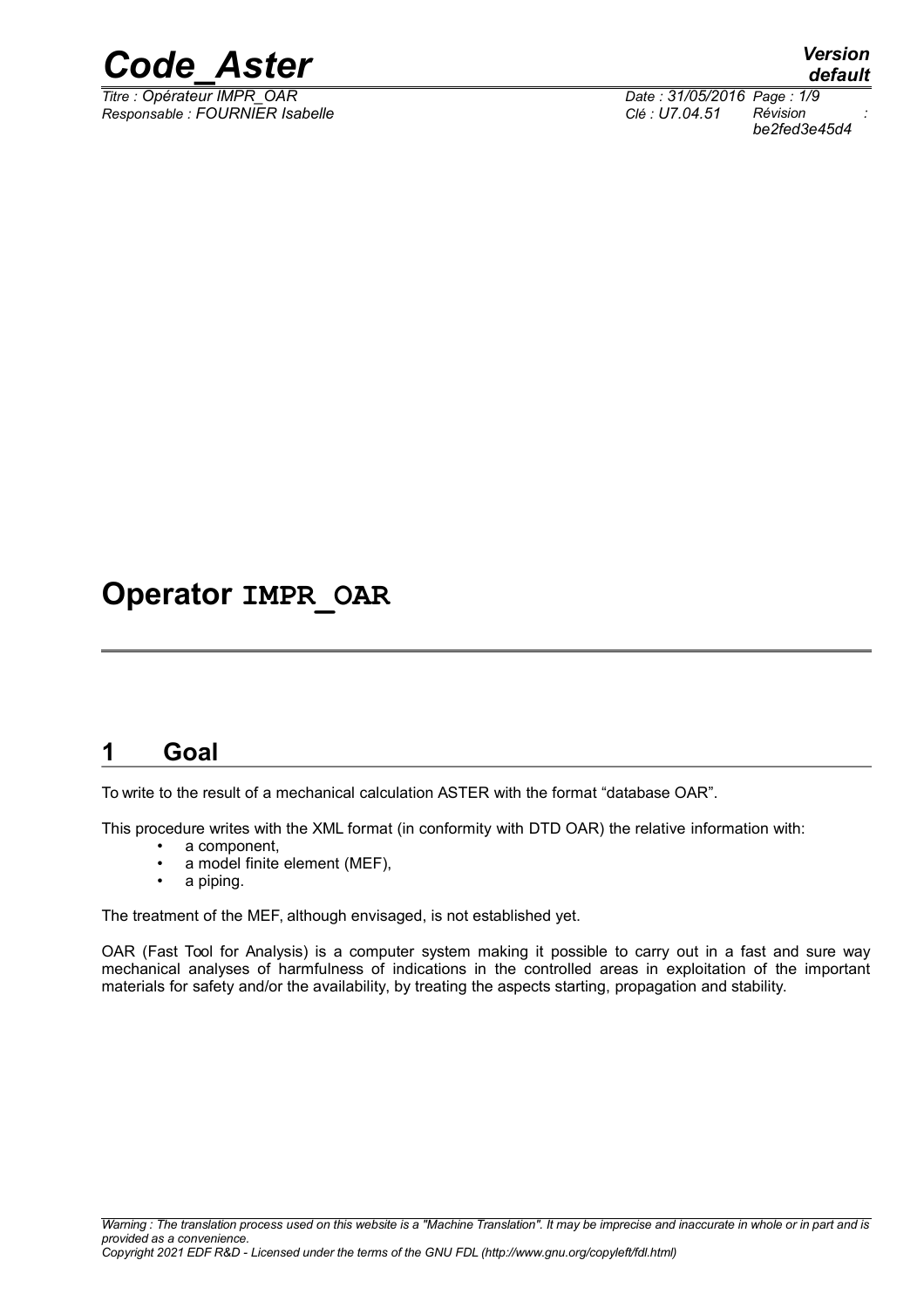*Titre : Opérateur IMPR\_OAR Date : 31/05/2016 Page : 2/9 Responsable : FOURNIER Isabelle Clé : U7.04.51 Révision :*

*be2fed3e45d4*

## **2 Syntax**

| IMPR OAR (   |            |                                |            |                                                             |          |                        |          |                 |
|--------------|------------|--------------------------------|------------|-------------------------------------------------------------|----------|------------------------|----------|-----------------|
|              |            | # Choice of the type of result |            |                                                             |          |                        |          |                 |
|              |            | ◆ / TYPE CALC = 'COMPONENT'    |            |                                                             |          |                        |          |                 |
|              | ٠          | $DIAMETER = diam$              |            |                                                             |          |                        |          | [R]             |
|              | ٠          | ORIGIN = $/$ 'INTERN'          |            |                                                             |          |                        |          | [DEFECT]        |
|              |            |                                |            | / 'EXTERNAL'                                                |          |                        |          |                 |
| ♦            |            | COEFF U                        | $=$        | / 1.0                                                       |          |                        |          | [DEFECT]        |
| ٠            |            |                                | $=$        | / Coeff<br>/ 0.0                                            |          |                        |          | [R]             |
|              |            | ANGLE C                        |            | / Psi                                                       |          |                        |          | [DEFECT]<br>[R] |
| $\Diamond$   |            | COVERS                         | $=$        | $/$ 'NOT'                                                   |          |                        |          | [DEFECT]        |
|              |            |                                |            | /'YES'                                                      |          |                        |          |                 |
| $\Diamond$   |            | /RESU MECA                     |            | $\hspace{.6cm} = \hspace{1.2cm} \mathbb{F} \hspace{.2cm} ($ |          |                        |          |                 |
|              |            |                                |            | NRUM $CHAR = num char$                                      |          |                        |          | $[1]$           |
|              |            |                                |            | TYPE = $/$ 'FX'                                             |          |                        |          |                 |
|              |            |                                |            |                                                             | $/$ 'FY' |                        |          |                 |
|              |            |                                |            |                                                             | $/$ 'FZ' |                        |          |                 |
|              |            |                                |            |                                                             | $/$ 'MX' |                        |          |                 |
|              |            |                                |            |                                                             | / 'MY'   |                        |          |                 |
|              |            |                                |            |                                                             | $/$ 'MZ' |                        |          |                 |
|              |            |                                |            |                                                             |          | $/$ 'PRE'              |          |                 |
|              |            |                                |            | $TABLE = tab1$                                              |          |                        |          | [table]         |
|              |            | #                              |            | If COVERS = 'YES'                                           |          |                        |          |                 |
|              |            |                                | ♦          | TABLE $S = tab2$                                            |          |                        |          | [table]         |
|              |            |                                | $\,$ ,     |                                                             |          |                        |          |                 |
|              |            |                                |            |                                                             |          |                        |          |                 |
| ♦            |            | /RESU THER                     |            | $=$ F (                                                     |          |                        |          |                 |
|              |            |                                |            | NUM TRAN                                                    |          | = num tran             |          | [1]             |
|              |            |                                |            | TABLE T                                                     |          | $=$ tabt1<br>$=$ tabt2 |          | [table]         |
|              |            |                                |            | TABLE TEMP                                                  |          |                        |          | [table]         |
|              |            |                                |            | # If COVERS = 'YES'                                         |          |                        |          |                 |
|              |            |                                | ♦          | TABLE $S = \text{tabt3}$                                    |          |                        |          | [table]         |
|              |            |                                | ♦          | TABLE ST = tabt4                                            |          |                        |          | [table]         |
|              |            |                                | ) $\prime$ |                                                             |          |                        |          |                 |
|              |            |                                |            |                                                             |          |                        |          |                 |
|              |            |                                |            |                                                             |          |                        |          |                 |
|              |            | TYPE CALC = $'MEF'$            |            |                                                             |          |                        |          |                 |
|              |            | DIAMETER = diam                |            |                                                             |          |                        |          | [R]             |
|              | ٠          | $ORIGIN = / INTERN$            |            |                                                             |          |                        | [DEFECT] |                 |
|              |            |                                |            | EXTERNAL<br>$\sqrt{2}$                                      |          |                        |          |                 |
|              |            |                                |            |                                                             |          |                        |          |                 |
|              | $\Diamond$ | $COEFF U =$                    |            | / 1.0                                                       |          |                        |          | [DEFECT]        |
| $\Diamond$   |            | $RESU$ MECA =                  |            | / Coeff<br>$F$ (                                            |          |                        |          | [R]             |
|              |            |                                |            | $AZI = azimuth$                                             |          |                        |          | [1 R]           |
|              |            |                                |            | TABLE T = tab1                                              |          |                        |          | [table]         |
|              |            |                                |            | TABLE $F = tab2$                                            |          |                        |          | [table]         |
|              |            |                                |            | TABLE $P = tab3$                                            |          |                        |          |                 |
| [Twhitebait] |            |                                |            |                                                             |          |                        |          |                 |
|              |            |                                |            | TABLE $CA = tab4$                                           |          |                        |          | [table]         |
|              |            |                                |            | $\,$ ,                                                      |          |                        |          |                 |
|              |            |                                |            |                                                             |          |                        |          |                 |
|              | ♦          | RESU THER = $F($               |            |                                                             |          |                        |          |                 |

*Warning : The translation process used on this website is a "Machine Translation". It may be imprecise and inaccurate in whole or in part and is provided as a convenience.*

*Copyright 2021 EDF R&D - Licensed under the terms of the GNU FDL (http://www.gnu.org/copyleft/fdl.html)*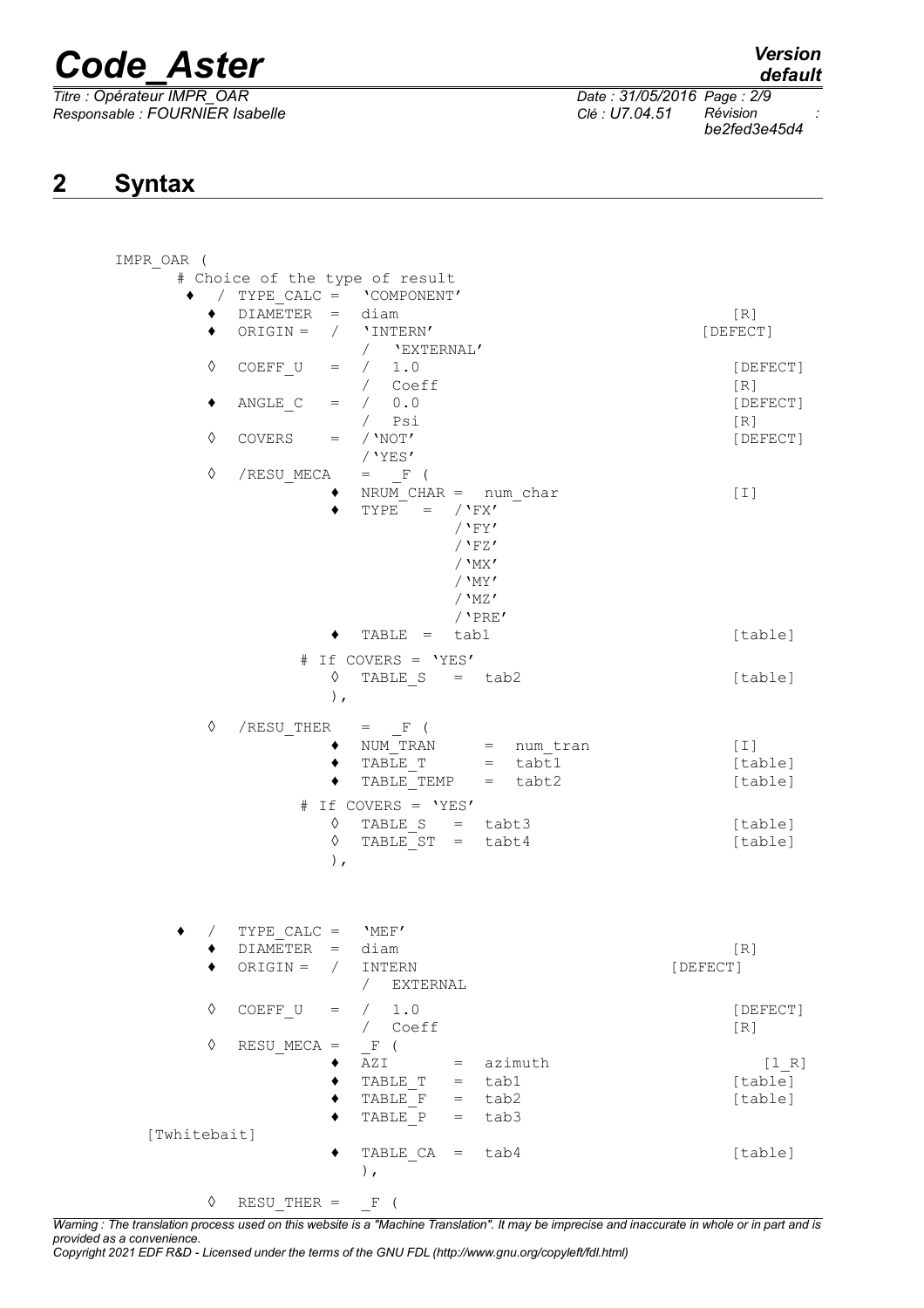| <b>Code Aster</b> | <b>Version</b><br>default |
|-------------------|---------------------------|
|-------------------|---------------------------|

*Responsable : FOURNIER Isabelle Clé : U7.04.51 Révision :*

*default*<br>*Date : 31/05/2016 Page : 3/9 Titre : Opérateur IMPR\_OAR Date : 31/05/2016 Page : 3/9 be2fed3e45d4*  $\triangle$  AZI = azimuth  $[1_R]$ ♦ NUM\_CHAR = num\_char [I]  $\bullet$  TABLE\_T = tabt1 [table]

|          |                                   |     | TABLE TI =<br>$\, \cdot \,$                    |     | tabt2            |        | [table]           |
|----------|-----------------------------------|-----|------------------------------------------------|-----|------------------|--------|-------------------|
| ٠        | TYPE CALC $=$<br>RESU MECA =<br>٠ |     | 'PIPING'<br>F<br>NUM CHAR<br>٠<br>TABLE<br>$=$ | $=$ | num char<br>tabl |        | $[1]$<br>[table]  |
|          |                                   |     | $GRID = my$<br>٠<br>$\, \cdot \,$              |     |                  | [grid] |                   |
| ♦        | UNIT<br>$=$                       |     | 38<br>unit                                     |     |                  |        | [DEFECT]<br>$[1]$ |
| ♦        | ADDITION                          | $=$ | 'NOT'                                          |     |                  |        |                   |
| [DEFECT] |                                   |     |                                                |     |                  |        |                   |
|          |                                   |     | 'YES'                                          |     |                  |        |                   |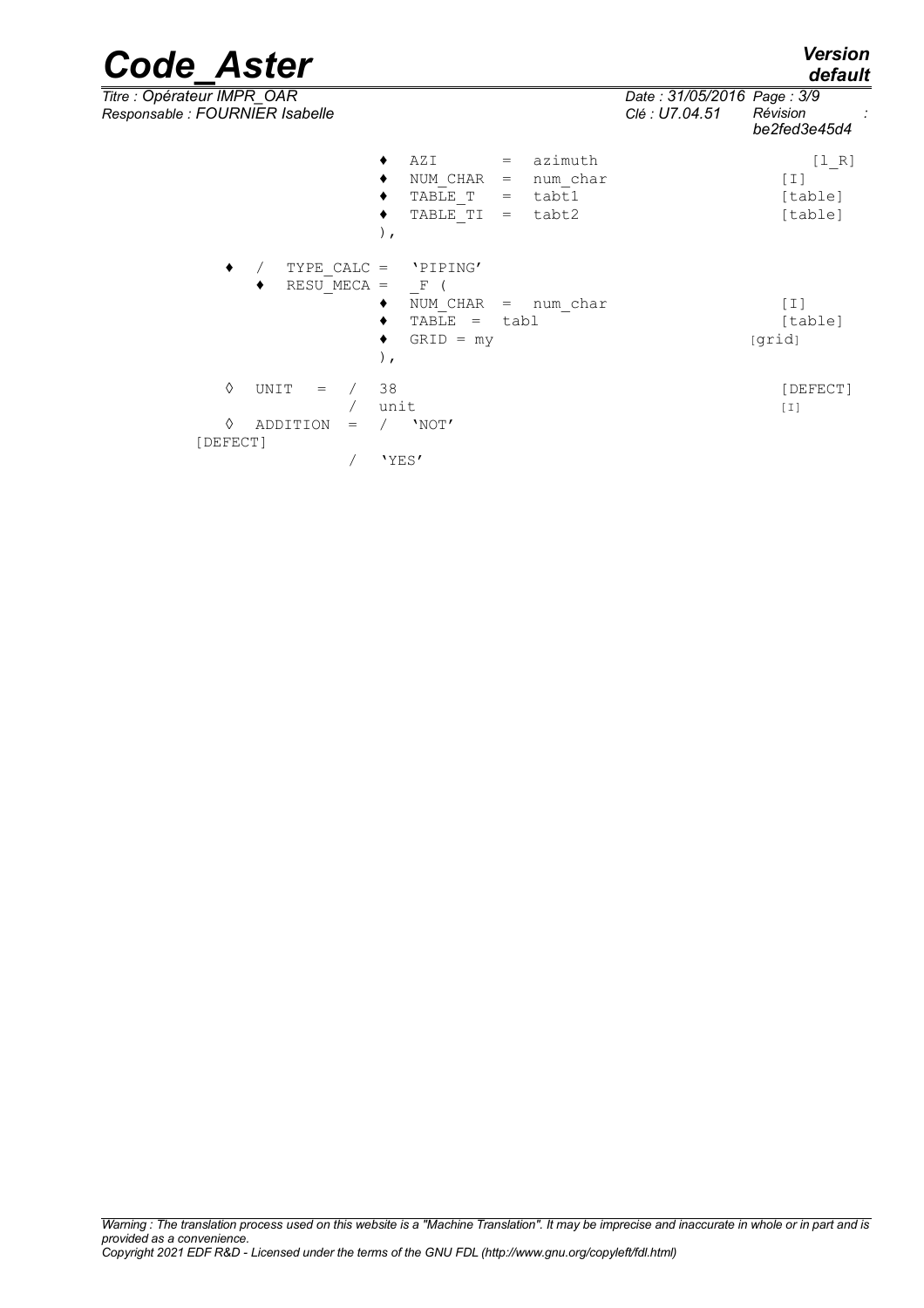*Responsable : FOURNIER Isabelle Clé : U7.04.51 Révision :*

*default Titre : Opérateur IMPR\_OAR Date : 31/05/2016 Page : 4/9 be2fed3e45d4*

### **3 Operands**

#### **3.1 Operand TYPE\_CALC**

♦ / TYPE\_CALC = 'COMPONENT'

Construction of a XML tree structure according to the component DTD

 $/$  TYPE CALC =  $'MEF'$ 

Construction of a XML tree structure according to DTD MEF

/ TYPE\_CALC = 'PIPING'

Construction of a XML tree structure according to the DTD piping

#### **3.2 Operand if TYPE\_CALC = 'COMPOSANT'**

 $GRID = e-mail$ 

Name of the concept grid of the type grid.

#### **3.2.1 Keyword DIAMETER**

♦ DIAMETER = diam

Diameter of the component.

#### **3.2.2 Keyword ORIGIN**

ORIGIN  $=$ / 'INTERN' / 'EXTERNAL'

Indication of the position of the origin of the line of cut. By default the value is: 'INTERN'

#### **3.2.3 Operand COEFF\_U**

◊ COEF\_U = coeff

Multiplying coefficient for the unit of length (value by default 1.0).

#### **3.2.4 Operand ANGLE\_C**

 $\triangleleft$  ANGLE C = psi

Angle of the line of cut compared to the wall expressed in degrees (value by default 0.0).

#### **3.2.5 Operand COVERS**

◊ COVERS = 'NOT' / 'YES'

Indicate the presence of a coating on the structure (value by default 'NOT').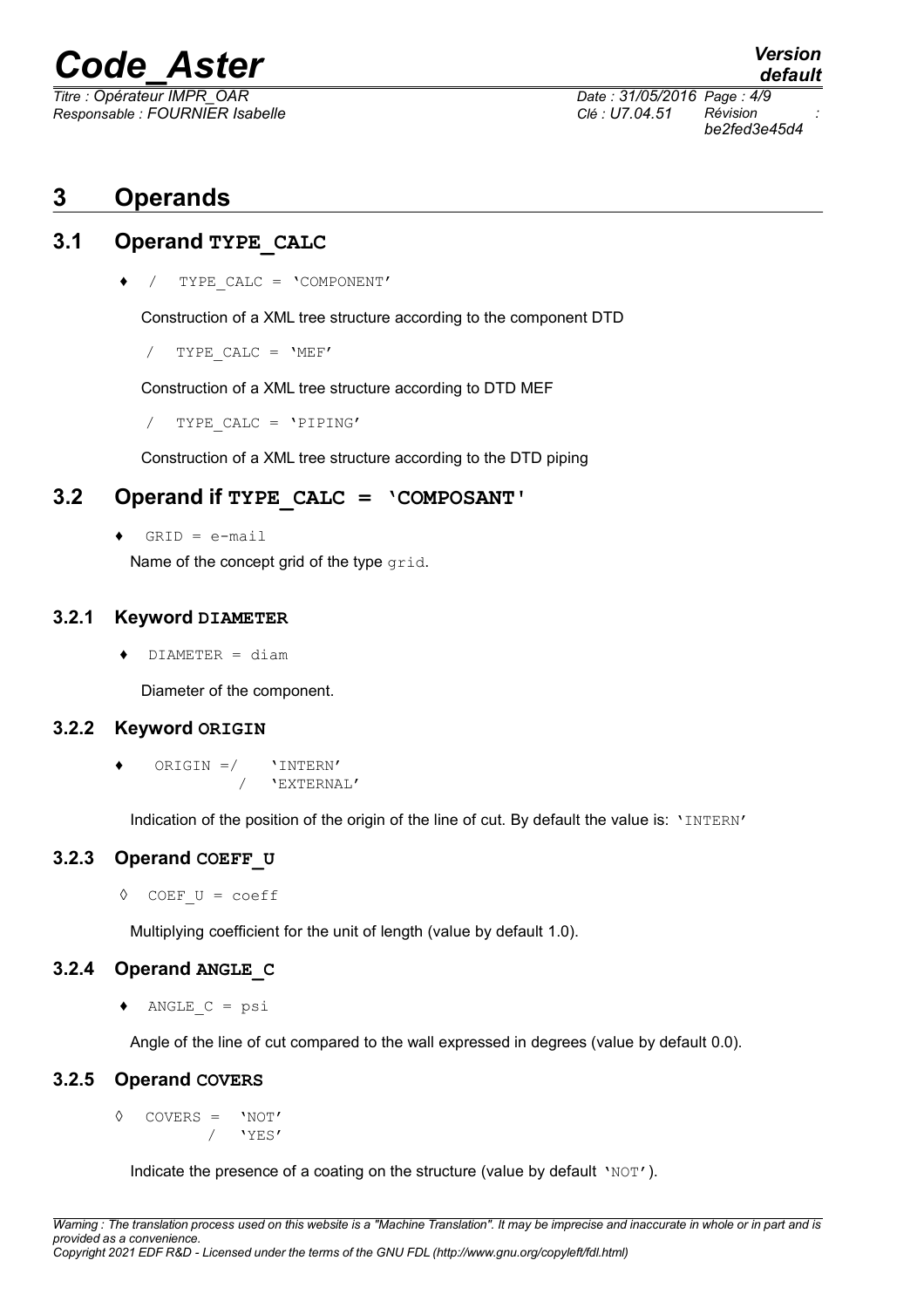*Titre : Opérateur IMPR\_OAR Date : 31/05/2016 Page : 5/9 Responsable : FOURNIER Isabelle Clé : U7.04.51 Révision :*

## *default be2fed3e45d4*

#### **3.2.6 Keyword RESU\_MECA**

#### **3.2.6.1 Operand NUM\_CHAR**

 $\bullet$  NUM CHAR = numchar

Number of the loading.

#### **3.2.6.2 Operand TYPE**

| TYPE<br>$=$ | "FX'          |
|-------------|---------------|
|             | 'FY'          |
|             | 'FA'          |
|             | $'_{\rm MX}$  |
|             | $'_{\rm MY'}$ |
|             | MZ'           |

Type of loading.

#### **3.2.6.3 Operand TABLE**

 $\triangleleft$  TABLE = table

Table of the constraints for the structure.

#### **3.2.6.4 Operand TABLE\_S**

◊ TABLE\_S = table\_s

Table of the constraints in the coating (if REVET=' OUI').

#### **3.2.7 Keyword RESU\_THER**

#### **3.2.7.1 Operand NUM\_TRAN**

 $\triangleleft$  NUM TRAN = num

Number of the thermal transient.

#### **3.2.7.2 Operand TABLE\_T**

♦ TABLE\_T = table\_t

Table of the thermomechanical constraints per moment.

#### **3.2.7.3 Operand TABLE\_TEMP**

TABLE TEMP = table temp

Table of the temperatures.

#### **3.2.7.4 Operand TABLE\_S**

◊ TABLE\_S = table\_s

Table of the thermomechanical constraints in the coating (if  $REVET = ' 0UI')$ .

#### **3.2.7.5 Operand TABLE\_ST**

◊ TABLE\_ST = table\_st

Table of the temperatures in the coating (if coating).

*Warning : The translation process used on this website is a "Machine Translation". It may be imprecise and inaccurate in whole or in part and is provided as a convenience.*

*Copyright 2021 EDF R&D - Licensed under the terms of the GNU FDL (http://www.gnu.org/copyleft/fdl.html)*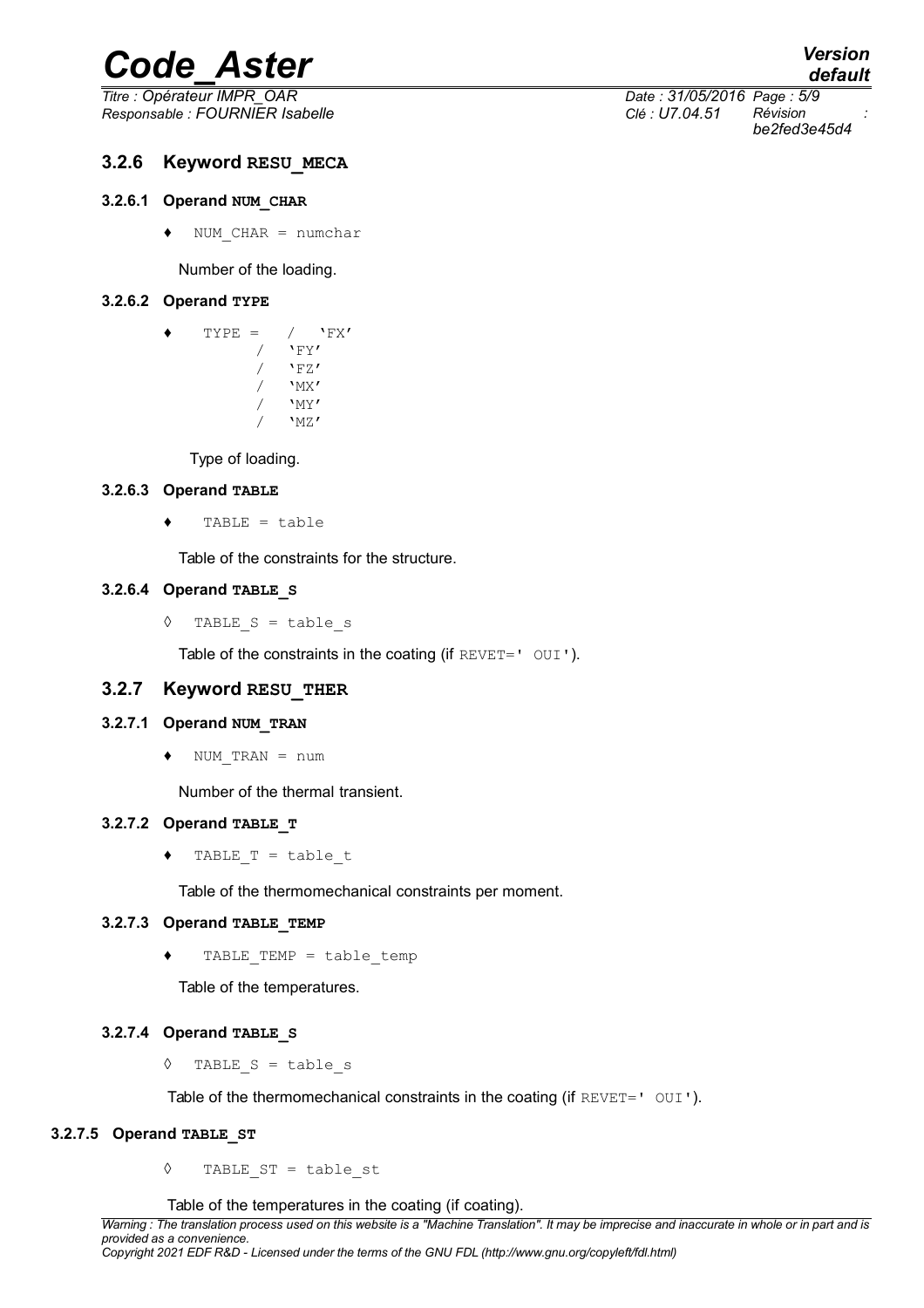*Titre : Opérateur IMPR\_OAR Date : 31/05/2016 Page : 6/9 Responsable : FOURNIER Isabelle Clé : U7.04.51 Révision :*

*be2fed3e45d4*

#### **3.3 Operand if TYPE\_CALC = 'MEF'**

This keyword is not treated in the current version of IMPR OAR. The use of this keyword leads to one alarm indicating that this function is not established. Syntax associated with the keyword is not checked.

#### **3.4 Operand if TYPE\_CALC = 'TUYAUTERIE'**

#### **3.4.1 Keyword RESU\_MECA**

#### **3.4.1.1 Operand NUM\_CHAR**

♦ NUM\_CHAR = numchar

Number of the loading.

#### **3.4.1.2 Operand TABLE**

♦ TABLE = table

Table of the constraints for the structure.

#### **3.4.1.3 Operand GRID**

 $\triangleleft$  GRID = e-mail

Grid used for calculation.

#### **3.5 Operand UNIT**

◊ UNIT = unit

Logical number of unit of the output file (value by default 38).

#### **3.6 Operand ADDITION**

◊ ADDITION = /'YES' /'NOT'

Indicate that the writing must be done following the file defined by UNIT. By default, the value is 'NOT'.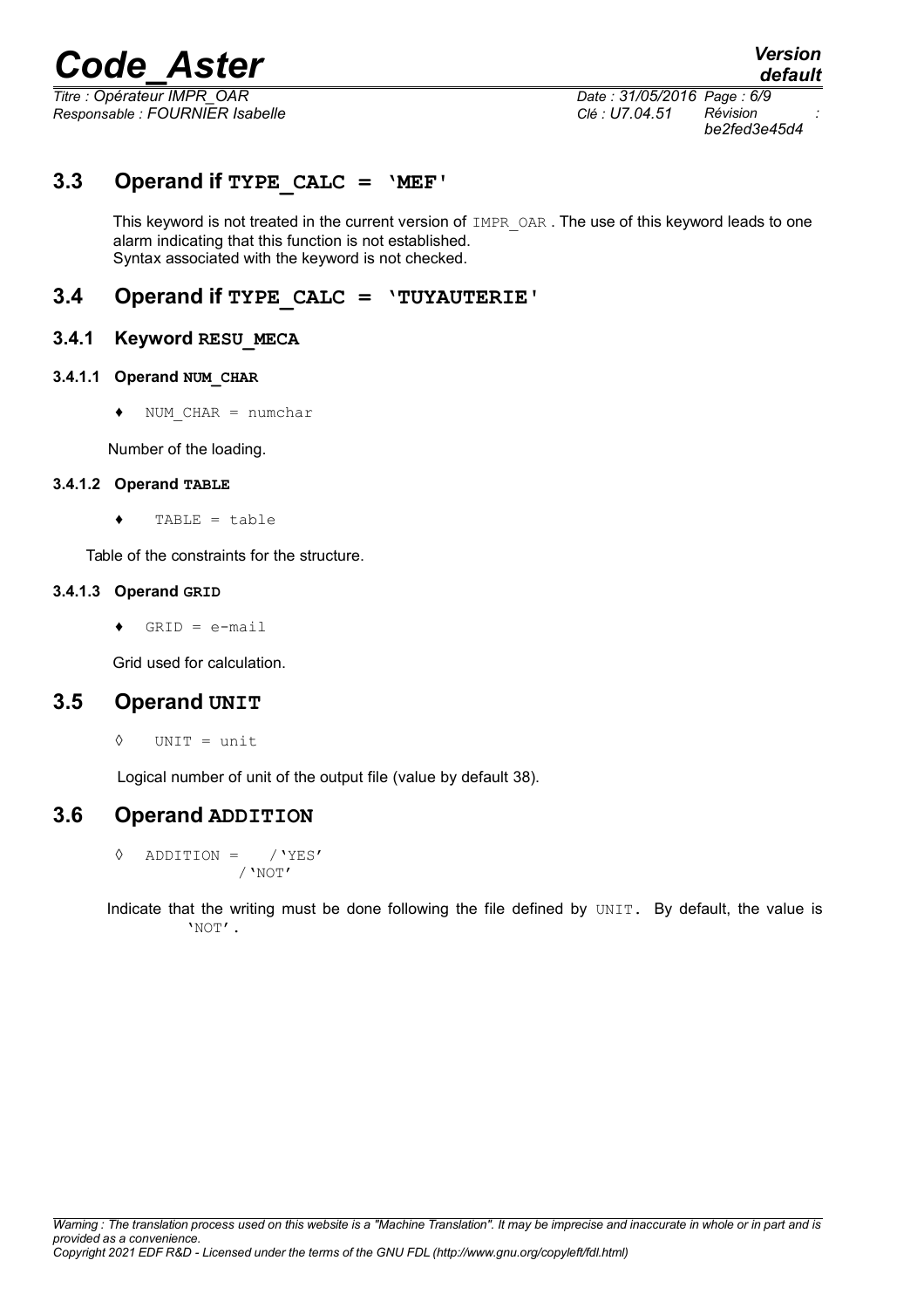*Titre : Opérateur IMPR\_OAR Date : 31/05/2016 Page : 7/9 Responsable : FOURNIER Isabelle Clé : U7.04.51 Révision :*

*be2fed3e45d4*

### **4 Example of use**

#### **4.1 COMPONENT**

With resulting from calculation the user produces the tables necessary to the generation of file OAR using the macro one MACR LIGN COUPE). The macro one MACR LIGN COUPE must be called as many times as necessary to obtain the tables used by IMPR OAR :

- 1) A cut for a mechanical result on a component without coating,
- 2) Two cuts for a mechanical result on a component with coating.
- 3) Two cuts (one on the thermomechanical results, for the thermal results) for a thermomechanical result on a component without coating.
- 4) Four cuts (two thermomechanical results structure and coating and two thermal results – idem) for a thermomechanical result for a component with coating.

```
# 1. Cut of the coating
  1.1 Mechanics
T_MEC2_R=MACR_LIGN_COUPE (RESULTAT=RESUT,
                          NOM_CHAM=' SIEF_NOEU',
                          MODELE=MADMECA,
                         LIGN COUPE= F (NB POINTS=3,
                                        COOR ORIG= (0.18, 0.1, 0.0,),COOR EXTR= (0,185, 0.1, 0.0,),),;
# 1.2 Thermics
T_THE2_R = MACR_LIGN_COUPE (RESULTAT=TEMPE,
                            NOM_CHAM=' TEMP',
                            MODELE=MODETH,
                            LIGN_COUPE=_F (NB_POINTS=3,
                                          COOR ORIG= (0.18, 0.1, 0.0,),COOR EXTR= (0,185, 0.1, 0.0,),),# 2. Cut of the structure
 2.1 Mechanics
T_MEC2_S=MACR_LIGN_COUPE (RESULTAT=RESUT,
                NOM CHAM=' SIEF NOEU',
                 MODELE=MADMECA,
                LIGN_COUPE=_F (NB_POINTS=9,
                               COOR ORIG= (0,185, 0.1, 0.0,),COOR EXTR= (0,200, 0.1, 0.0,),),;
# 2.2 Thermics
T_THE2_S = MACR_LIGN_COUPE (RESULTAT=TEMPE,
                           NOM CHAM=' TEMP',
                            MODELE=MODETH,
                            LIGN_COUPE=_F (NB_POINTS=9,
                                          COOR ORIG = (0,185, 0.1, 0.0,),COOR EXTR= (0, 200, 0.1, 0.0,),),IMPR_OAR (TYPE_CALC = 'COMPONENT',
          DIAMETRE=0.2,
         RESU THER= F (NUM TRAN=1,
                      TABLE T=T MEC2 S,
                      TABLE<sup>TEMP=T</sup>THE2 S,
                      TABLE S=T MEC2 R,
                      TABLE ST=T THE2 R, ),
           AJOUT=' OUI');
```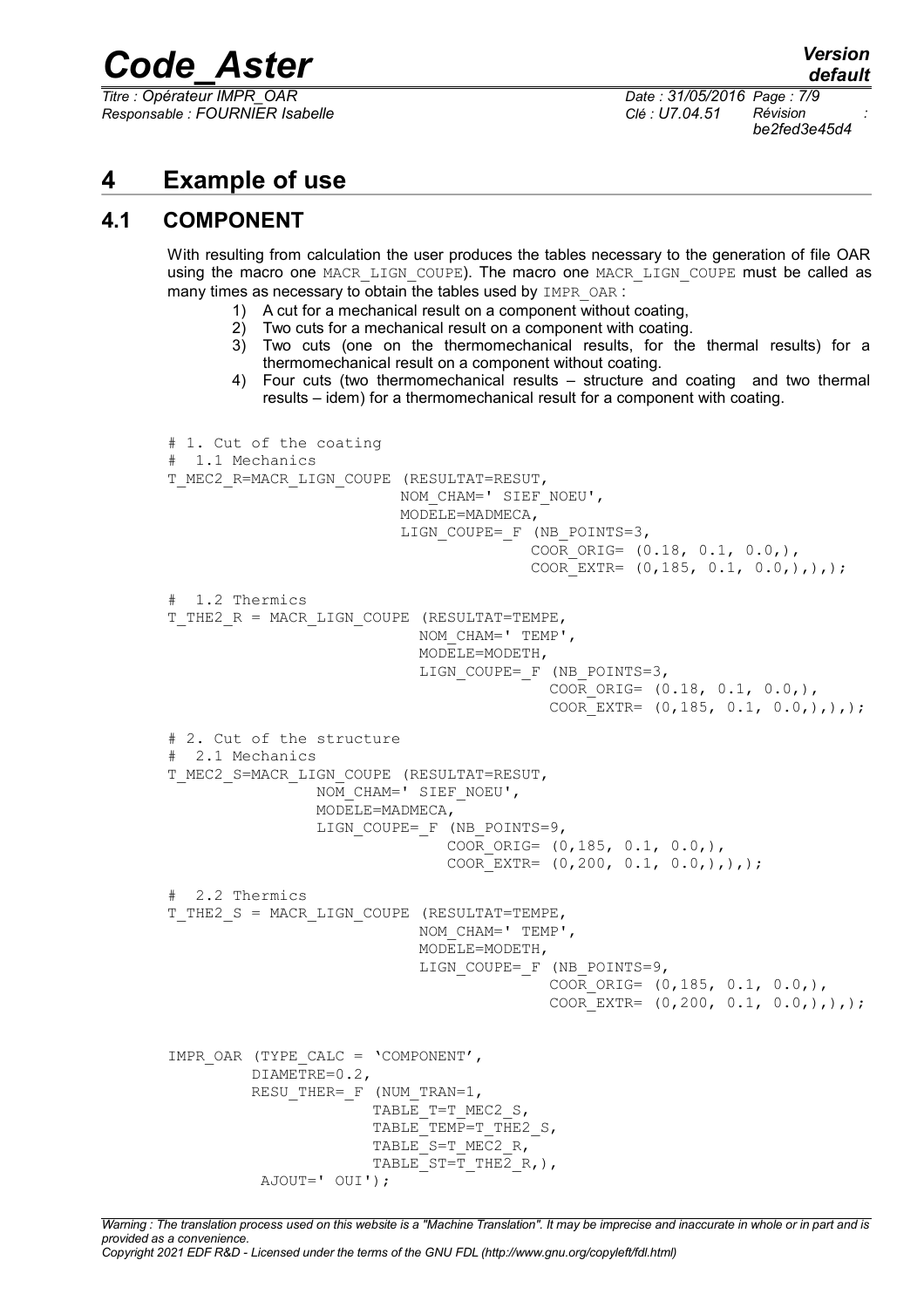*Titre : Opérateur IMPR\_OAR Date : 31/05/2016 Page : 8/9 Responsable : FOURNIER Isabelle Clé : U7.04.51 Révision :*

*Copyright 2021 EDF R&D - Licensed under the terms of the GNU FDL (http://www.gnu.org/copyleft/fdl.html)*

*be2fed3e45d4*

NB: It is important to note that in the presence of a coating, the cut of the structure and the cut of the coating must share a common point. The absence of point of this common point produces an error.